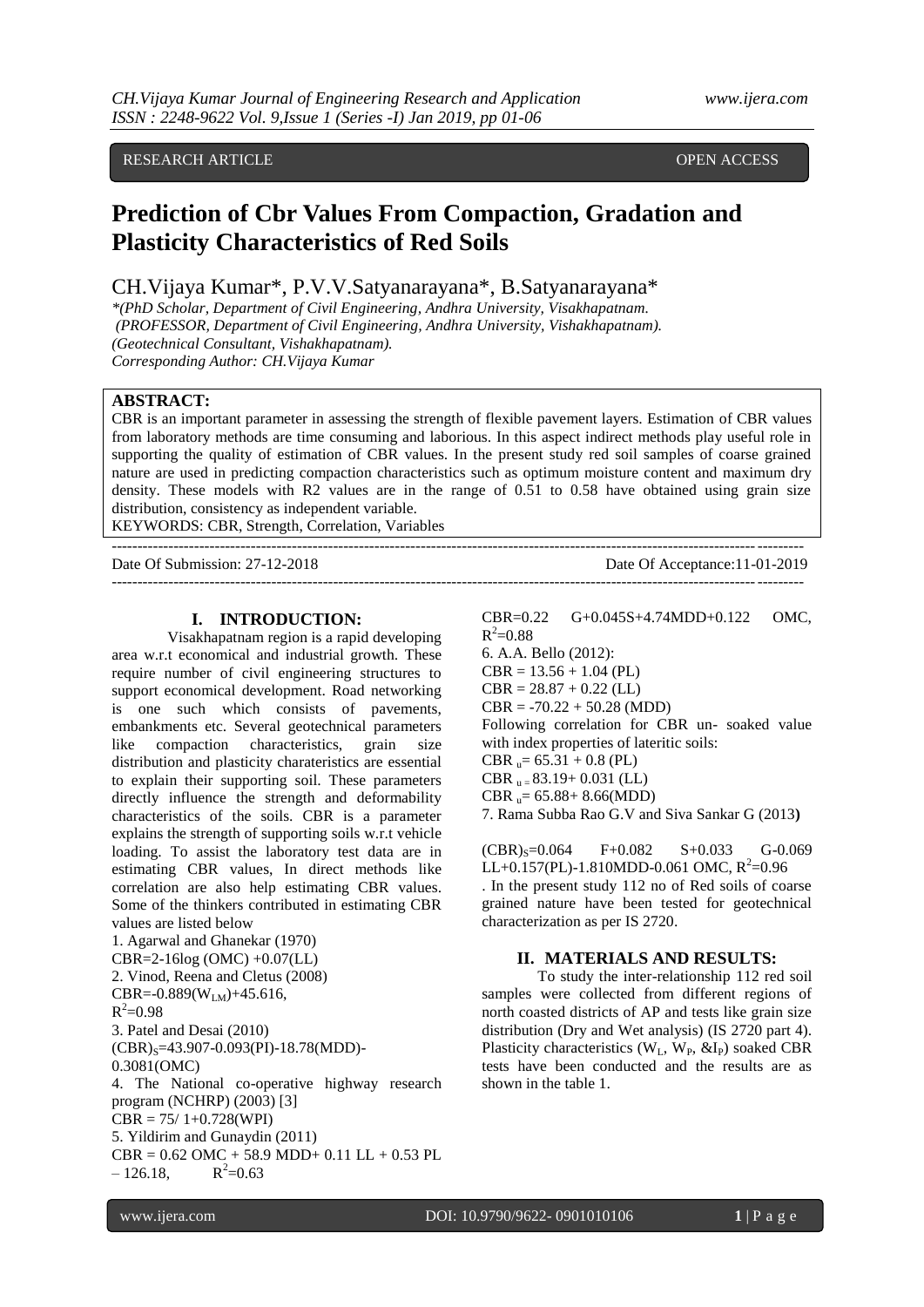| CH.Vijaya Kumar Journal of Engineering Research and Application |  |  |
|-----------------------------------------------------------------|--|--|
| ISSN: 2248-9622 Vol. 9, Issue 1 (Series -I) Jan 2019, pp 01-06  |  |  |

| S.NO           | S        | $\mathbf F$ | Wl       | Wp       | Ip       | OMC        | <b>MDD</b>  | <b>CBR</b> |
|----------------|----------|-------------|----------|----------|----------|------------|-------------|------------|
| 1              | 68       | 32          | 29       | 19       | 10       | 10.2       | 1.82        | 6          |
| $\overline{c}$ | 73       | 27          | 27       | 19       | 8        | 10         | 1.83        | 6          |
| 3              | 67       | 33          | 30       | 19       | 11       | 10.5       | 1.82        | 6          |
| 4              | 70       | 30          | 28       | 19       | 9        | 10.2       | 1.84        | 5.5        |
| $\overline{5}$ | 72       | 28          | 27       | 18.5     | 8.5      | 10         | 1.85        | 6          |
| 6<br>$\tau$    | 65<br>60 | 35<br>40    | 30<br>34 | 19<br>20 | 11<br>14 | 10.6<br>11 | 1.82<br>1.8 | 6<br>5.8   |
| $8\,$          | 63       | 37          | 33       | 19       | 14       | 11         | 1.81        | 5.7        |
| 9              | 65       | 35          | 32       | 19       | 13       | 10.7       | 1.82        | 6          |
| 10             | 68       | 32          | 29       | 19       | 10       | 10.4       | 1.84        | 6          |
| 11             | 64       | 36          | 29       | 19       | 10       | 10         | 1.83        | 5.6        |
| 12             | 60       | 40          | 32       | 19       | 13       | 10.5       | 1.82        | 5.8        |
| 13             | 68       | 32          | 30       | 18       | 12       | 10.2       | 1.84        | 6          |
| 14             | 63       | 37          | 33       | 19       | 14       | 10.7       | 1.82        | 6          |
| 15             | 67       | 33          | 30       | 19       | 11       | 10.4       | 1.83        | 5.8        |
| 16             | 65       | 35          | 33       | 19       | 14       | 10.8       | 1.81        | 6          |
| 17             | 62       | 38          | 33       | 20       | 13       | 10.7       | 1.82        | 6          |
| 18             | 60       | 40          | 34       | 20       | 14       | 10.9       | 1.81        | 6          |
| 19             | 58       | 42          | 34       | 19       | 15       | 11         | 1.8         | 6          |
| 20             | 64       | 36          | 31       | 19       | 12       | 10.4       | 1.82        | 5.5        |
| 21             | 68       | 32          | 26       | 18       | 8        | 9.8        | 1.84        | 5.4        |
| 22             | 64       | 36          | 32       | 19       | 13       | 10.6       | 1.85        | 6          |
| 23             | 63       | 37          | 31       | 19       | 12       | 10.5       | 1.84        | 6          |
| 24             | 70       | 30          | $28\,$   | 19       | 9        | 10         | 1.85        | 5.8        |
| 25             | 68       | 32          | 28       | 18       | 8        | 9.8        | 1.83        | 5.5        |
| 26             | 62       | 38          | 32       | 19       | 13       | 11         | 1.84        | 6          |
| 27             | 67       | 33          | 30       | 19       | 11       | 10.6       | 1.86        | 5.8        |
| 28             | 60       | 40          | 33       | 20       | 13       | 11.2       | 1.83        | 6          |
| 29             | 65       | 35          | 30       | 19       | 11       | 10.5       | 1.85        | 5.5        |
| 30             | 70       | 30          | 28       | 19       | 9        | 10         | 1.86        | 5.5        |
| 31             | 72       | 28          | 27       | 18       | 9        | 9.8        | 1.87        | 6          |
| 32             | 66       | 34          | 32       | $10\,$   | 12       | 11         | 1.84        | 5          |
| 33             | 63       | 37          | 34       | 20       | 14       | 11.5       | 1.82        | 6          |
| 34             | 70       | 30          | 30       | 20       | 10       | 10.6       | 1.84        | 5          |
| 35             | 73       | 27          | 29       | 19       | 10       | 10.4       | 1.85        | 5.5        |
| 36             | 69       | 31          | 27       | 18       | 9        | 10.2       | 1.86        | 5.2        |
| 37             | 62       | 38          | 30       | 20       | 10       | 10.7       | 1.84        | 5.4        |
| 38             | 73       | 27          | 29       | 19       | 10       | 10.3       | 1.85        | 5.5        |
| 39             | 67       | 33          | 29       | 19       | 9        | 10.5       | 1.84        | 5          |
| 40             | 68       | 32          | 30       | 20       | 10       | 10.7       | 1.84        | 5.5        |
| 41             | 60       | 40          | 34       | 20       | 14       | 11.3       | 1.83        | 6          |
| 42             | 66       | 34          | 32       | 20       | 12       | 10.8       | 1.85        | 5.3        |
| 43             | 73       | 27          | 28       | 19       | 9        | 10.3       | 1.84        | 5.5        |
| 44             | 68       | 32          | 28       | 19       | 9        | 10.4       | 1.83        | 5          |
|                |          |             |          |          |          |            |             |            |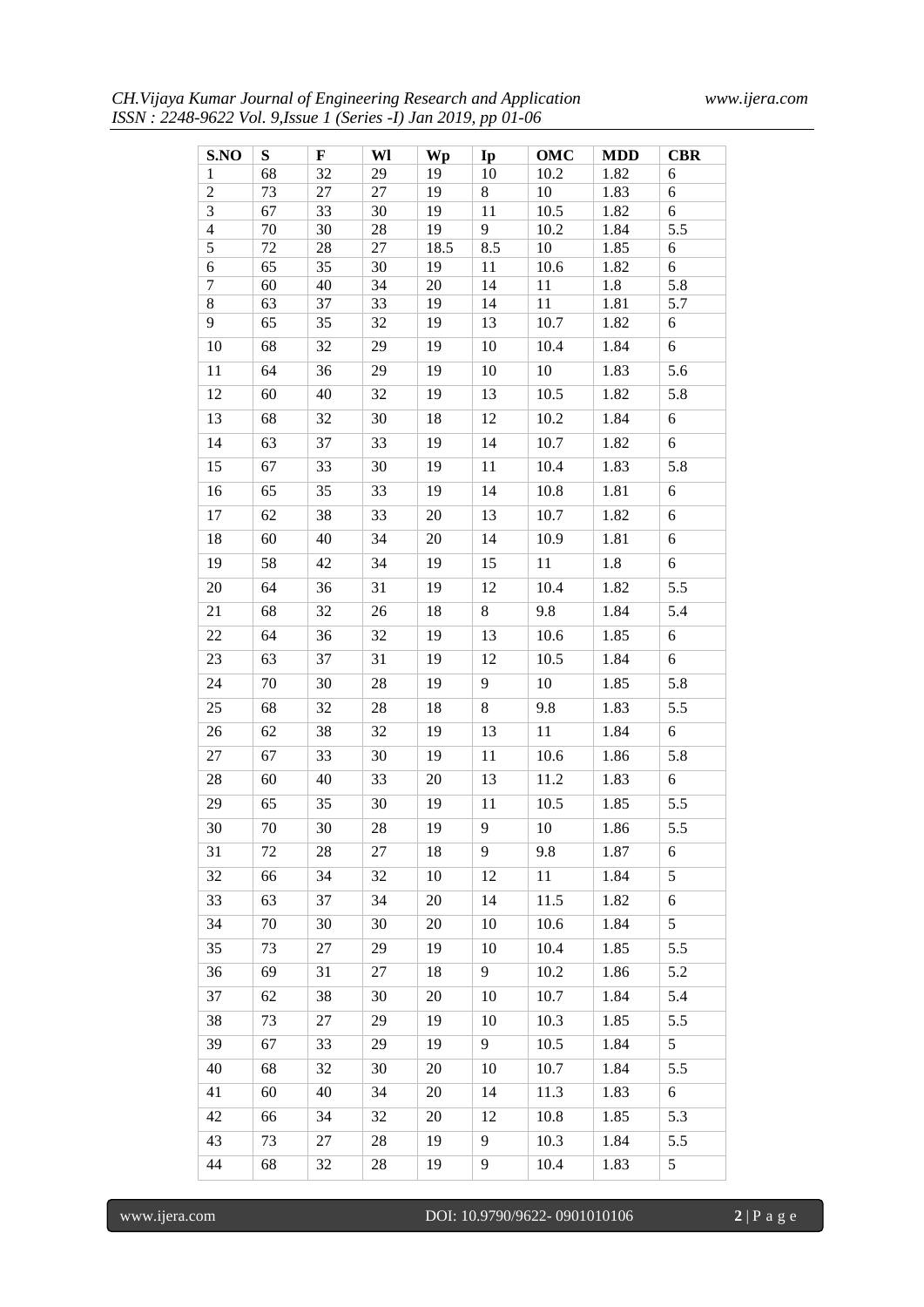| 45 | 68 | 32     | 32     | 19     | 13               | 12   | 1.86 | 5.4                   |
|----|----|--------|--------|--------|------------------|------|------|-----------------------|
| 46 | 56 | 44     | 34     | 20     | 14               | 12.5 | 1.84 | 5.5                   |
| 47 | 60 | 40     | 32     | $20\,$ | 12               | 12.2 | 1.85 | 5.2                   |
| 48 | 72 | 28     | 28     | 19     | 9                | 11.2 | 1.88 | 5                     |
| 49 | 65 | 35     | 30     | 19.5   | 10.5             | 11   | 1.88 | 5.5                   |
| 50 | 78 | 22     | 26     | 18     | 8                | 10   | 1.9  | 5                     |
| 51 | 80 | 20     | 25     | 18     | $\tau$           | 9.8  | 1.9  | 4.8                   |
| 52 | 62 | 38     | 33     | 20     | 13               | 12.2 | 1.83 | 5.3                   |
| 53 | 75 | 25     | 27     | 19     | 8                | 10.8 | 1.88 | 4.8                   |
| 54 | 70 | 30     | 25     | 18.5   | 6.5              | 9.3  | 1.85 | 5.5                   |
| 55 | 72 | 28     | 24     | 18     | 6                | 9    | 1.84 | 5                     |
| 56 | 66 | 34     | 25     | 19     | 6                | 9.5  | 1.85 | 5.5                   |
| 57 | 69 | 31     | 25     | 19     | 6                | 9.2  | 1.86 | 5                     |
| 58 | 74 | 26     | 23     | 18     | $\sqrt{5}$       | 9    | 1.84 | 5                     |
| 59 | 68 | 32     | 26     | 19     | $\tau$           | 9.8  | 1.83 | 6                     |
| 60 | 65 | 35     | 25     | 18     | $\tau$           | 9.4  | 1.84 | 6                     |
| 61 | 68 | 32     | 25     | 19     | 6                | 9.6  | 1.85 | 6                     |
| 62 | 70 | 30     | 24.5   | 18.5   | 6                | 9.4  | 1.84 | 5.5                   |
|    |    |        |        |        |                  |      |      |                       |
| 63 | 76 | 24     | 24     | 18     | 6<br>5           | 8.8  | 1.86 | 5.2<br>$\overline{5}$ |
| 64 | 80 | 20     | 23     | 18     |                  | 8.5  | 1.83 |                       |
| 65 | 73 | 27     | 24     | 18.5   | 5.5              | 9    | 1.84 | 5.2                   |
| 66 | 78 | 22     | 23     | 18     | 5                | 8.4  | 1.8  | 4.8                   |
| 67 | 72 | 28     | 24     | 18     | 6                | 9    | 1.88 | 5                     |
| 68 | 70 | 30     | 25     | 19     | 6                | 9.2  | 1.86 | 5.4                   |
| 69 | 74 | $26\,$ | 24     | 18     | 6                | 8.8  | 1.86 | 5.5                   |
| 70 | 70 | 30     | 25     | 18.5   | 6.5              | 9.3  | 1.87 | 5.5                   |
| 71 | 68 | 32     | 25     | 19     | 6                | 9.5  | 1.88 | 5.6                   |
| 72 | 75 | 25     | 24     | 18.5   | 5.5              | 9.2  | 1.86 | 5                     |
| 73 | 66 | 34     | $25\,$ | 18     | $\boldsymbol{7}$ | 9.5  | 1.85 | 5.4                   |
| 74 | 67 | 33     | 25     | 19     | 6                | 9.6  | 1.84 | 5                     |
| 75 | 63 | 37     | 25     | 19     | 6                | 9.3  | 1.86 | 5.3                   |
| 76 | 72 | 28     | 24     | 18.5   | 5.5              | 9.2  | 1.84 | $\overline{5}$        |
| 77 | 77 | 23     | 23.5   | 18.5   | 5                | 9.4  | 1.86 | 5.5                   |
| 78 | 70 | 30     | 25     | 18.5   | 6.5              | 9.2  | 1.85 | 4.6                   |
| 79 | 67 | 33     | 25     | 19     | 6                | 9    | 1.84 | 4.5                   |
| 80 | 72 | 28     | 23     | 18     | 5                | 9.3  | 1.86 | 5.3                   |
| 81 | 67 | 31     | 24     | 18     | 6                | 9.1  | 1.84 | $\overline{5}$        |
| 82 | 69 | 31     | 25     | 18.5   | 5.5              | 9.3  | 1.84 | 5.4                   |
| 83 | 65 | 35     | 25     | 19     | 6                | 9.6  | 1.83 | 5.5                   |
| 84 | 73 | 27     | 23     | 18     | 5                | 9    | 1.84 | 5                     |
| 85 | 76 | 24     | 23.5   | 18     | 5.5              | 9.2  | 1.85 | 5.3                   |
| 86 | 74 | 26     | 23     | 18     | 5                | 9.1  | 1.84 | 5.2                   |
| 87 | 78 | 22     | 23     | 18     | 5                | 9    | 1.84 | 5.5                   |

www.ijera.com DOI: 10.9790/9622- 0901010106 **3** | P a g e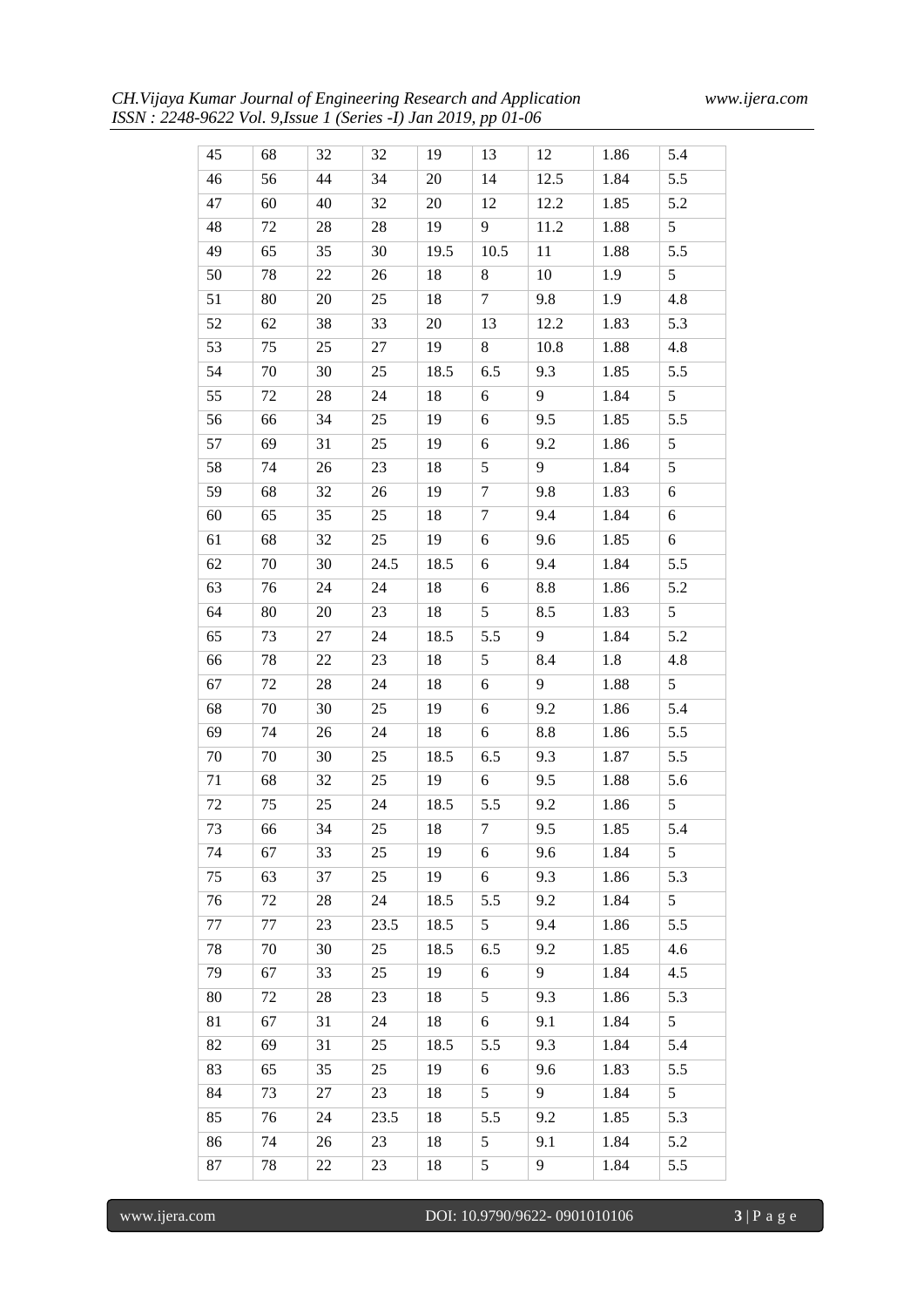*CH.Vijaya Kumar Journal of Engineering Research and Application www.ijera.com ISSN : 2248-9622 Vol. 9,Issue 1 (Series -I) Jan 2019, pp 01-06*

| 88  | 66 | 34 | 25                                | 19   | 6              | 9.4 | 1.85 | 5.5            |
|-----|----|----|-----------------------------------|------|----------------|-----|------|----------------|
| 89  | 69 | 31 | 24                                | 18   | 6              | 9.3 | 1.84 | 5              |
| 90  | 78 | 22 | 22                                | 18   | $\overline{4}$ | 8.8 | 1.78 | 4.5            |
| 91  | 82 | 18 | 22                                | 18   | $\overline{4}$ | 8.5 | 1.77 | 4.8            |
| 92  | 75 | 25 | 23.5                              | 18.5 | $\overline{4}$ | 9   | 1.79 | 5              |
| 93  | 74 | 26 | 23.5                              | 18.5 | 4.5            | 8.8 | 1.78 | 4.8            |
| 94  | 78 | 22 | 22                                | 18   | $\overline{4}$ | 8.4 | 1.77 | 4.5            |
| 95  | 82 | 18 | 21                                | 18   | 3              | 8.2 | 1.76 | 4.5            |
| 96  | 86 | 14 | 21                                | 18   | 3              | 8   | 1.77 | 4.6            |
| 97  | 74 | 26 | 22                                | 18   | $\overline{4}$ | 8.7 | 1.77 | $\overline{5}$ |
| 98  | 83 | 17 | 22                                | 18   | $\overline{4}$ | 8.6 | 1.78 | 4.8            |
| 99  | 85 | 15 | 21                                | 17   | 4              | 8.4 | 1.76 | 5              |
| 100 | 83 | 17 | 21                                | 17   | $\overline{4}$ | 8.5 | 1.78 | 4.6            |
| 101 | 78 | 22 | 22                                | 18   | $\overline{4}$ | 8.7 | 1.79 | 5              |
| 102 | 76 | 24 | 22                                | 18   | $\overline{4}$ | 8.9 | 1.77 | $\sqrt{5}$     |
| 103 | 68 | 32 | 22.5                              | 18.5 | 4.5            | 9   | 1.76 | $\sqrt{5}$     |
| 104 | 70 | 30 | 23                                | 18.5 | 4.5            | 9.1 | 1.78 | 5.2            |
| 105 | 76 | 24 | 22                                | 18   | 3              | 8.8 | 1.88 | 4.5            |
| 106 | 84 | 16 | 21                                | 18   | 3              | 8.5 | 1.85 | $\overline{4}$ |
| 107 | 82 | 18 | 21                                | 17   | $\overline{4}$ | 8.4 | 1.85 | $\overline{4}$ |
| 108 | 78 | 22 | 22                                | 18   | $\overline{4}$ | 8.6 | 1.86 | 4.2            |
| 109 | 80 | 20 | 21                                | NP   | NP             | 9   | 1.86 | 4.2            |
| 110 | 87 | 13 | NP                                | NP   | NP             | 8   | 1.8  | 4.4            |
| 111 | 85 | 15 | $\ensuremath{\mathbf{NP}}\xspace$ | NP   | NP             | 8.6 | 1.84 | 4.2            |
| 112 | 88 | 12 | NP                                | NP   | NP             | 8   | 1.82 | 4.6            |
|     |    |    |                                   |      |                |     |      |                |

S= SAND (%), F= FINES (%), WL=LIQUID LIMIT,  $W_P$ = PLASTIC LIMIT  $I_P$ = PLASTICITY OMC= OPTIMUM MOISTURE CONTENT MDD=MAXIMUM DRY DENSITY( $g/cc$ ) INDEX OMC= OPTIMUM MOISTURE CONTENT CBR=CALIFORNIA BEARING RATIO  $D_{10}=$  SIZE OF SOIL PARTICLES AT 10% FINERD<sub>60</sub>= SIZE OF THE SOIL PARTICLES AT 60% FINER  $C_{U}=$  COEFFICIENT OF UNIFORMITY

#### **III. PARAMETRIC ANALYSIS OF RED SOILS:**

The following identifications are made from the test results of Red soils.

- Increasing the percentage of sand particles increases the CBR values whereas increasing the fine particles decreases CBR values.
- Increasing a small percentage of fines increases Dry density and CBR values. High densities and high CBR values are due to occupation of more solids, availability of wide range of particles and less plasticity characteristics which offer more shear resistance against penetration due to inter locking of particles soil particles
- Increasing the huge percentage of fines increasing plasticity index values highly there by reducing CBR under soaked condition. Increasing the percentage of fines increases the

deformability conditions there by decreasing the shear strength and penetration resistance under condition.

 Domination of any single range of particles decreases dry density and CBR values and domination of wide range of particles increases dry density and CBR values.

# **IV. CORRELATION:**

Based on the test results like grain size distribution i.e. (Gravel, Sand, Fine particles), their range in terms of gradation coefficients such as coefficient of uniformity  $(C_u)$  and coefficient of curvature (Cc), w.r.t soaked CBR values, various relationships are established. It is further included plasticity characteristics in terms of Liquid Limit and plasticity index are correlated with CBR values. Correlation models have generated by choosing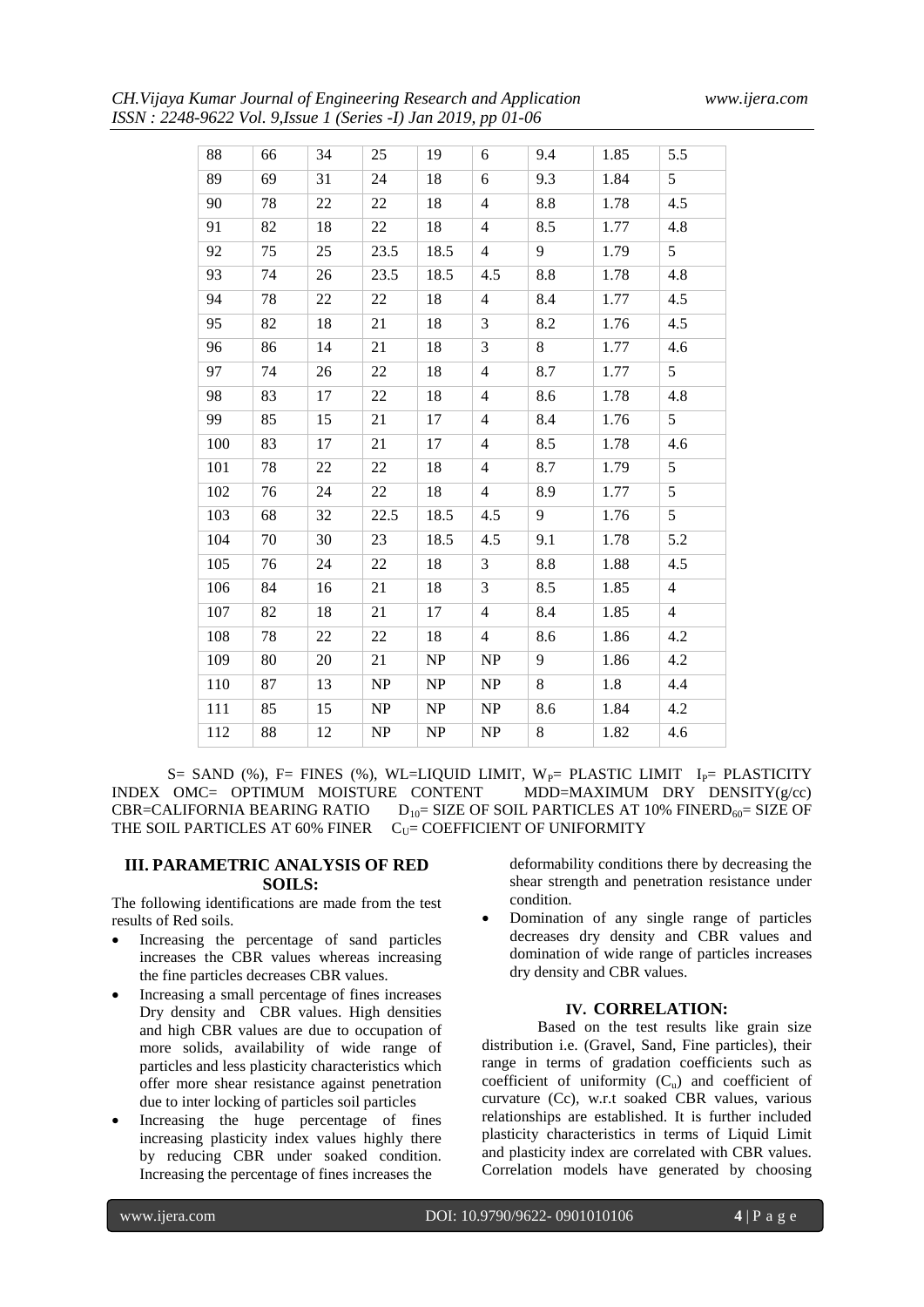CBR as dependent variable and gradation characteristics. Plasticity characteristics as independent variables using excel Microsoft analysis. Simple linear regression analysis (SLRA),

multiple linear regression analysis (MLRA) has been done and the following correlation equation are identified with  $R^2$  values

|  | TABLE NO: 2 CORRELATION EQUATIONS OF CBR LINEAR EQUATIONS |  |
|--|-----------------------------------------------------------|--|
|  |                                                           |  |

| <b>SNO</b>     | VARIABLE                   | <b>EOUATION</b>                                         | $R^2$ |
|----------------|----------------------------|---------------------------------------------------------|-------|
|                | f(S, F)                    | $CBR = 0.195(S) + 0.249(F) - 15.864$                    | 0.51  |
| 2              | f(S, F, IP, WL)            | $CBR = 0.164(S) +0.199(F) +0.194(IP) -0.125(WL) -$      | 0.55  |
|                |                            | 10.360                                                  |       |
| $\mathcal{E}$  | f(S, F, MDD, OMC)          | CBR = $0.158(S) +0.203(F)$<br>$-0.614(MDD)$             | 0.52  |
|                |                            | $+0.084$ (OMC) -11.531                                  |       |
| $\overline{4}$ | f(S, F, IP, WL, MDD,       | CBR = $0.169(S)$ +0.203(F) +0.173(IP) -0.06(WL)         | 0.56  |
|                | OMC)                       | $+0.76(MDD) -0.195(OMC) -11.834$                        |       |
| 5              | $f(S, F, D_{60})$          | $CBR = 0.201(S) + 0.246(F) - 1.27(D60) - 15.649$        | 0.52  |
| 6              | $f(S, F, D_{60}, IP)$      | CBR = $0.118(S) +0.147(F) +0.354(D_{60}) -0.062(IP)$ -  | 0.53  |
|                |                            | 7.994                                                   |       |
| $\tau$         | $f(S, F, D_{60}, MDD,$     | CBR = $0.164(S)$ +0.201(F) -1.055(D <sub>60</sub> )     | 0.52  |
|                | (OMC)                      | $0.716(MDD) + 0.081(OMC) - 11.272$                      |       |
| 8              | $f(S, F, D_{60}, IP, WL,$  | $CBR = 0.167(S) + 0.203(F) + 0.333(D_{60}) + 0.173(IP)$ | 0.56  |
|                | MDD, OMC)                  | $0.06(WL) + 0.808(MDD) - 0.196(OMC) - 11.916$           |       |
| 9              | $f(S, F, D_{60}, Cu, MDD,$ | $CBR = 0.179(S) +0.22(F) -1.244(D_{60}) -0.0002(Cu) -$  | 0.53  |
|                | OMC)                       | $0.928(MDD) + 0.094(OMC) - 12.481$                      |       |
| 10             | $f(S, F, D_{60}, Cu, IP,$  | $CBR = 0.206(S) +0.250(F) -0.094(D_{60}) -0.0005(Cu)$   | 0.58  |
|                | WL, OMC, MDD),             | +0.193(IP) -0.072(WL) -0.187(OMC) +0.391(MDD)           |       |
|                |                            | $-14.857$                                               |       |

The strength, effectiveness of these correlations can be represented by their  $R^2$  values by performing multiple regression analysis. From the correlation it is identified that grain size distribution (S, F) has considerable influence on CBR values with  $R^2$  values as 0.51 whereas grain size distribution with gradation parameters  $(D_{60})$  which representing range of particles further improved correlation coefficient  $(R^2)$  to 0.52.

It is also noted that inclusion of plasticity index with grain size distribution and gradation characteristics of rose correlation coefficient  $(R^2)$  to 0.55. Inclusions of plasticity characteristics (Ip) have high Influence of CBR characteristics. Inclusions of more number of effective parameters of improve the prediction of CBR values with high correlation coefficient. Inclusion of compaction characteristics such as OMC and MDD shows high values of correlation coefficients i.e., 0.58. It is further identified that involvement of more than one variable in the correlation analysis (Regression analysis) made more accurate in the prediction of CBR values. In the present study the predictive equations are simple and can be effectively used for the prediction of CBR values of Red soils are with high accuracy.

# **V. CONCLUSION:**

- 1. Soil with wide range of particles with low percentage of fines exhibited high dry densities and high soaked CBR values.
- 2. The other models developed by MLRA for correlating soaked CBR value with gradation characteristics  $(S, F, D_{60}, C_u, I_n)$  have shown relatively with high  $R^2$  values
- 3. The statistically better performance can be obtained from the model developed using multiple linear regression analysis (MLRA) by inclusion of compaction characteristics showing the highest  $R^2$  value as 0.58.

### **REFERENCE:**

- [1]. A.A BELLO. "Regression analysis between Properties of subgrade lateritic soil. Leonardo journal of science, Issue 21, PP.99-108, 2012.
- [2]. Agarwal, K.B and Ghanekar, K.D. (1970). Prediction of CBR from Plasticity Characteristics of Soil. Proceeding of  $2<sup>nd</sup>$ South-east Asian Conference on Soil Engineering, Singapore, June-11-15, 1970, Bangkok: Asian Institute of Technology, 571- 576.
- [3]. IS 1498-1970 "Classification and Identification of Soils for General Engineering Purposes" Bureau of Indian Standards, New Delhi.